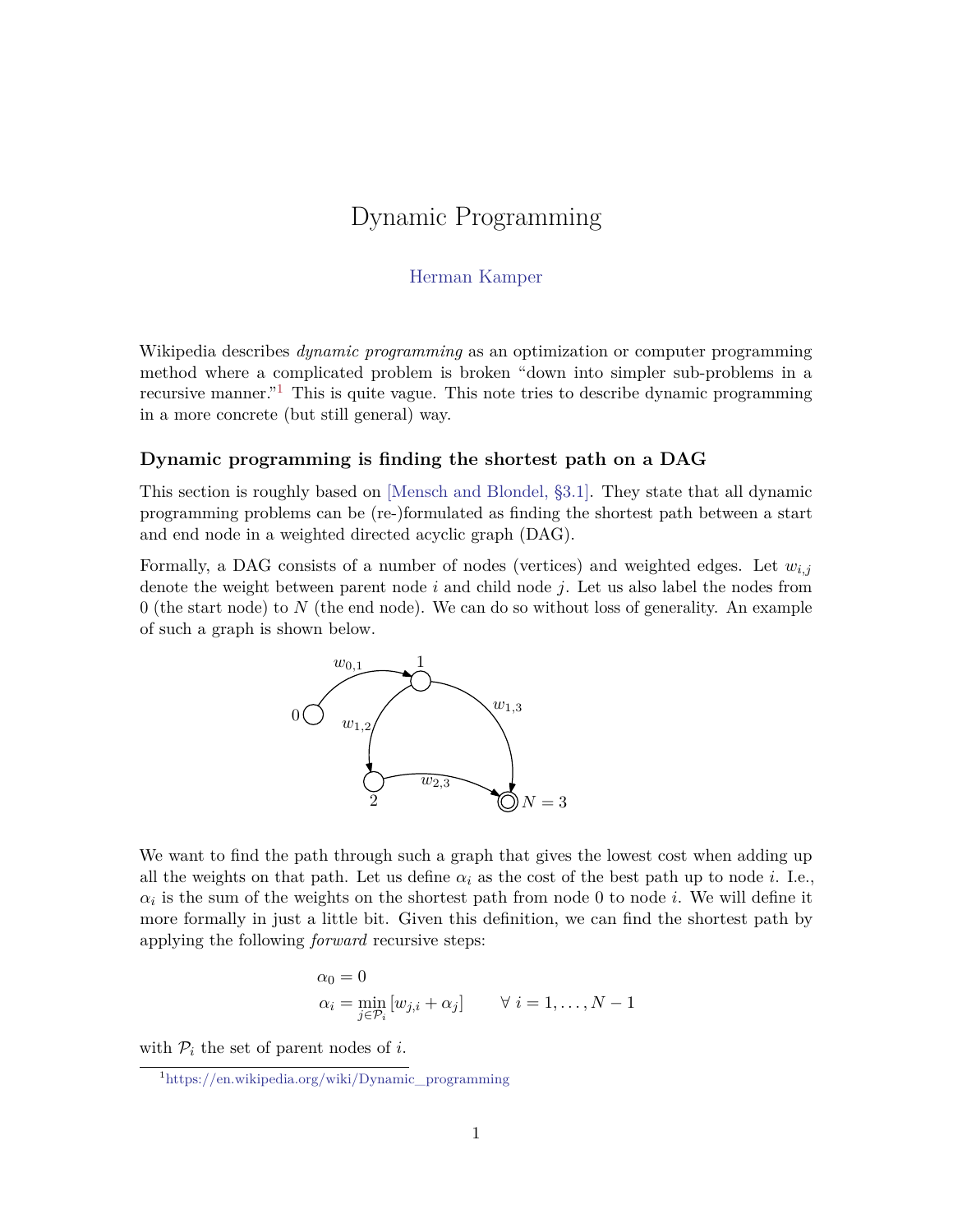To find the best path after calculating all of the forward variables, we now need to *backtrack* through the graph, starting with the final node *N*:

$$
q_N = \underset{j \in \mathcal{P}_N}{\arg \min} [w_{j,N} + \alpha_j]
$$

Here  $q_N$  denotes the node from which we moved into N on the optimal path. We can then determine from which node we moved into this penultimate node, and so on. In general we will have

$$
q_i = \underset{j \in \mathcal{P}_i}{\arg \min} [w_{j,i} + \alpha_j]
$$

So, after calculating  $q_N$ , we set  $i = q_N$  and determine the optimal parent node of i using the equation above. We continue to do this, each time setting  $i = q_i$  until we backtrack to the start node where  $q_i = 0$ . This backtracking step can either be done after you've completed the recursive forward steps for calculating the  $\alpha_i$ 's, or you can keep track of the history of where you came from (stored in the *q*'s) while calculating the  $\alpha$ 's.

#### **Why does this work?**

Let's first answer this question intuitively, using the figure below. Let's say we've run through the algorithm, and we've calculated  $\alpha$  for nodes 11, 29 and 30. We therefore know the best way to get to each of these nodes from the first node (0), and we know the cost of getting there. Now, we want to calculate  $\alpha_{31}$ , i.e., we want to know the best path of getting to node 31 and we want to know what the cost will be. The optimal path to this node will definitely go through one of its parents (11, 29 or 30). So we simply calculate the total cost for the three paths through the parents. And, since we know how to get to each of the parents (and the cost of getting there), this is easy: you just add the cost of getting to the parent node with the weight of then moving to node 31, i.e.  $\alpha_{31} = \min_{j \in \{11,29,30\}} [w_{j,31} + \alpha_j].$ This is exactly as in our algorithm!



Why does this work? Let's now answer this question formally. We start by mathematically defining  $\alpha_i$  as follows:

$$
\alpha_i \triangleq \min_{\mathcal{Q}_i} \sum_{(u,v) \in \mathcal{Q}_i} w_{u,v}
$$

 $\mathcal{Q}_i$  denotes potential paths from node 0 to node *i*. Formally, it can be seen as a set of tuples  $(u, v)$  of start-end nodes which are connected along this path. For instance, in the first figure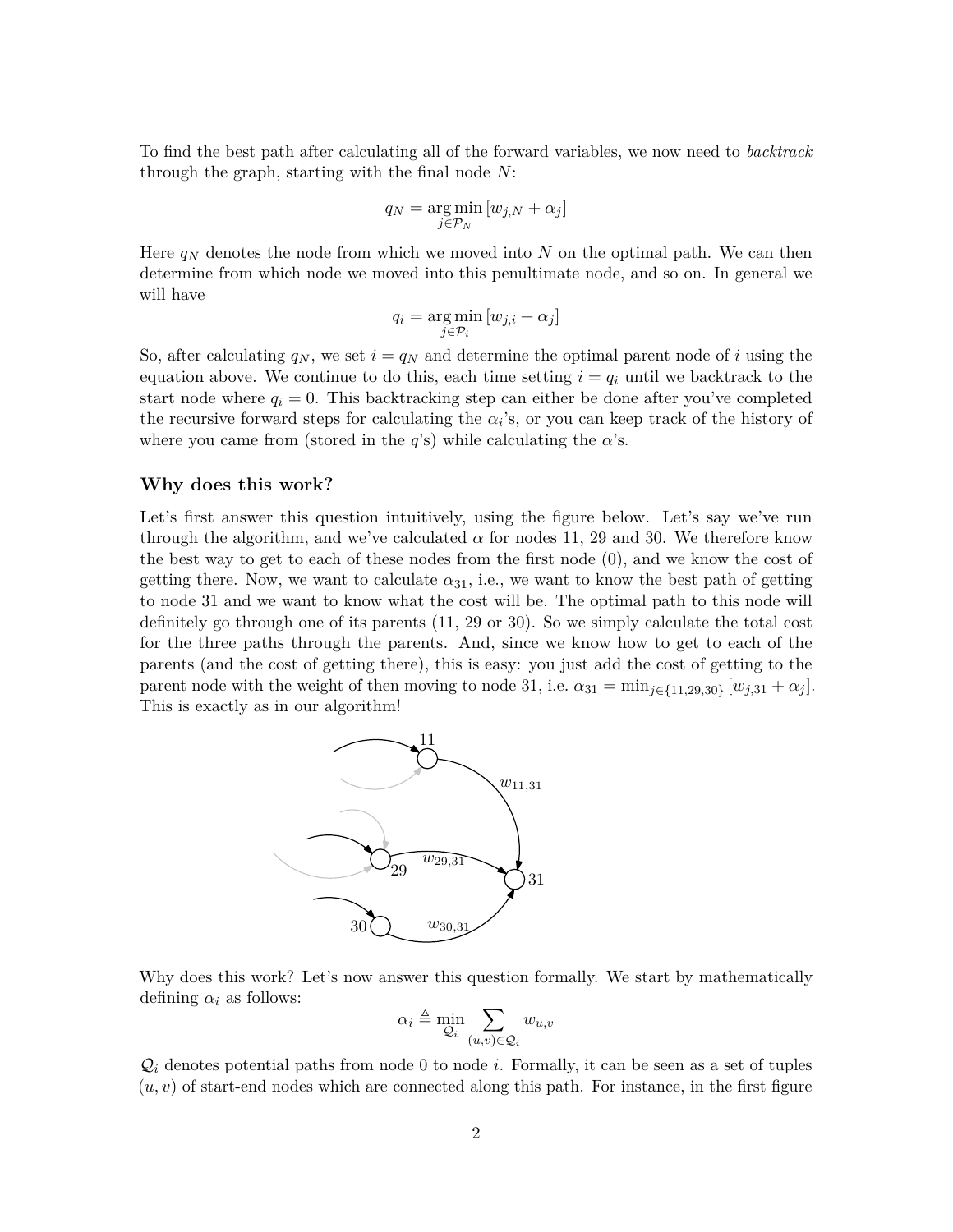you could have  $\mathcal{Q}_3 = \{(0,1), (1,3)\}.$  The definition therefore defines  $\alpha_i$  as the cost along the optimal path from node 0 to *i* (as explained earlier, here it is just formalized). To show why the recursive dynamic programming equations solve the problem of finding the most optimal path, we need to show that the steps in the forward equations actually matches this definition.

We show this by writing out  $\alpha_i$  as follows:

$$
\alpha_i = \min_{\mathcal{Q}_i} \sum_{(u,v) \in \mathcal{Q}_i} w_{u,v}
$$
  
= 
$$
\min_{\mathcal{Q}_j} \min_{j \in \mathcal{P}_i} \left[ w_{j,i} + \sum_{(u,v) \in \mathcal{Q}_j} w_{u,v} \right]
$$
  
= 
$$
\min_{j \in \mathcal{P}_i} \left[ w_{j,i} + \min_{\mathcal{Q}_j} \sum_{(u,v) \in \mathcal{Q}_j} w_{u,v} \right]
$$
  
= 
$$
\min_{j \in \mathcal{P}_i} \left[ w_{j,i} + \alpha_j \right]
$$

This is exactly the equation given above in the forward steps! This completes the proof that the calculation of  $\alpha_i$  in the forward equations indeed corresponds to the definition.

#### **A bit more general**

[Erickson](https://jeffe.cs.illinois.edu/teaching/algorithms/book/08-sssp.pdf) describes the shortest path algorithm a little more generally. He states that any shortest path algorithm can be formulated according to the pseudo code:

```
# Initialise
alpha[0] = 0 # cumulative cost
q[0] = None # predecessor (history) of starting node undefined
for i = 1 to N:
   alpha[i] = inf # start with undefined path
   q[i] = None# Relax edges
while there is at least one tense edge:
   # Relax any tense edge
   alpha[i] = w[j, i] + alpha[j]q[i] = j
```
A "tense" edge is described as an edge between nodes  $(j, i)$  where  $w_{j,i} + \alpha_j < \alpha_i$ . I.e., the current (tentative)  $\alpha_i$  is incorrect since moving through node *j* actually provides a shorter way to get from node 0 to *i*. We should therefore reassign it to the shorter path, and we continue to do this until there are no more tense edges.

We see that the DAG formulation in the first section matches the definition here. What I like about this slightly more general formulation is that it highlights that there are actually still some design decisions required to solve the problem! In what order should we consider